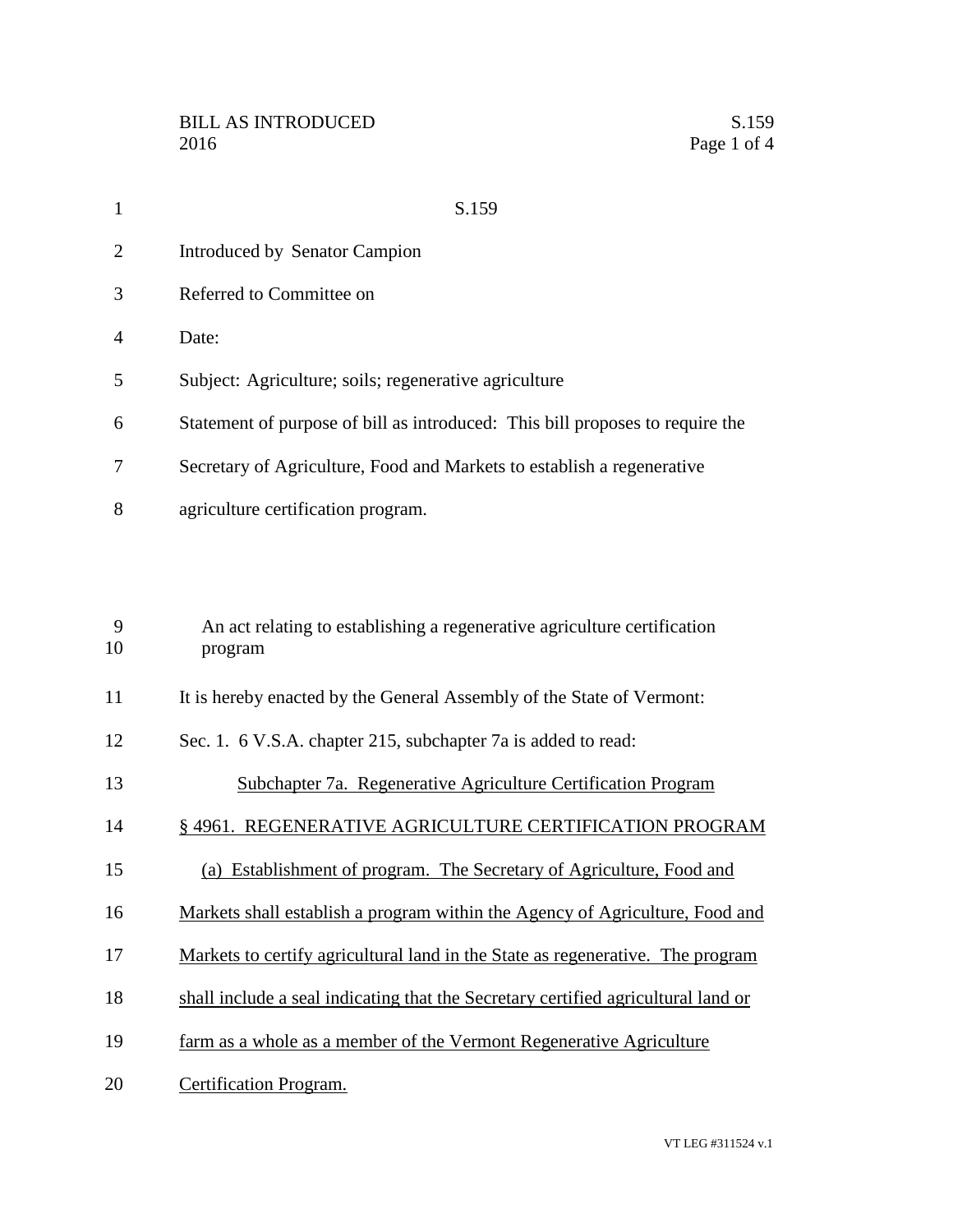## BILL AS INTRODUCED<br>2016 Page 2 of 4

| $\mathbf{1}$   | (b) Standards of certification. The Secretary shall certify agricultural land    |
|----------------|----------------------------------------------------------------------------------|
| $\overline{2}$ | as regenerative if an applicant for certification demonstrates one of the        |
| 3              | following criteria over a three-year period:                                     |
| $\overline{4}$ | (1) topsoil on the applicant's land increased in each successive year;           |
| 5              | (2) the applicant's farming methods are sequestering carbon in each              |
| 6              | successive year; or                                                              |
| 7              | (3) soil on the applicant's land contains an increasing percentage of            |
| 8              | organic material in each successive year.                                        |
| 9              | (c) Standard testing. The Secretary of Agriculture, Food and Markets shall       |
| 10             | conduct over a three-year period the following tests on the agricultural land of |
| 11             | an applicant for certification under this section:                               |
| 12             | (1) a total soil carbon test;                                                    |
| 13             | (2) nitrogen tests at three soil levels from an amalgamation of eight            |
| 14             | sample points within a specified plot of land;                                   |
| 15             | (3) a test for the presence or absence of inorganic carbon;                      |
| 16             | (4) a test of soil for water infiltration times;                                 |
| 17             | (5) a test for bulk soil density;                                                |
| 18             | (6) a test for percentage of bare ground cover within a specified plot of        |
| 19             | land; and                                                                        |
| 20             | (7) a test for diversity of ground cover within a specified plot of land.        |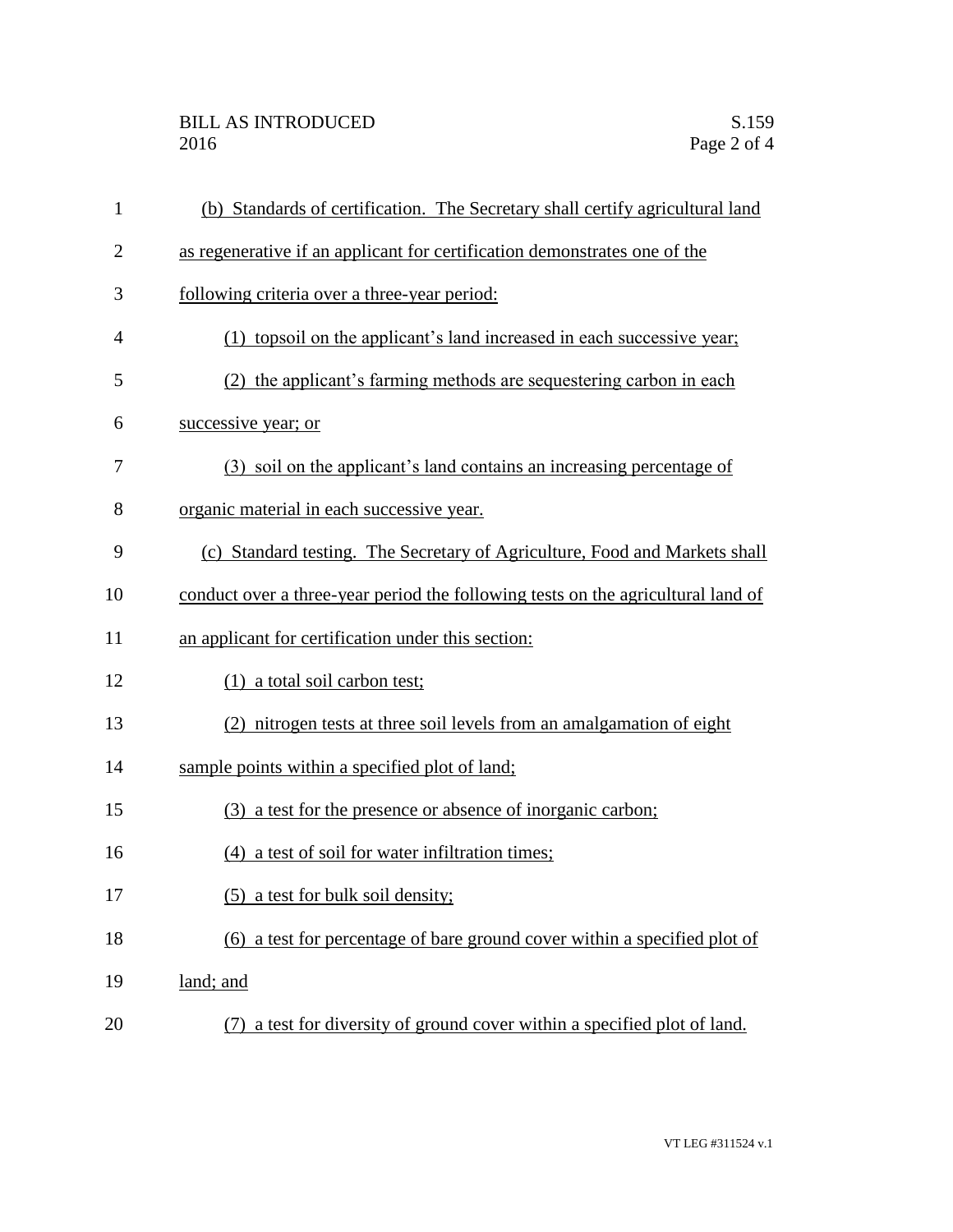| $\mathbf{1}$   | (d) Certification; marketing. Upon determination by the Secretary of             |
|----------------|----------------------------------------------------------------------------------|
| $\overline{2}$ | Agriculture, Food and Markets that an applicant demonstrated compliance with     |
| 3              | one or more of the criteria of subsection (b) of this section over a three-year  |
| $\overline{4}$ | period, the Secretary shall certify the applicant's agricultural land as         |
| 5              | regenerative. Upon certification, the Secretary shall authorize the applicant to |
| 6              | use the Vermont Regenerative Agriculture Certification Program seal in the       |
| 7              | marketing and sale of agricultural products produced on the agricultural land    |
| 8              | certified as regenerative.                                                       |
| 9              | (e) Testing fees. An applicant for certification under this section shall pay    |
| 10             | to the Secretary a fee of \$500.00 for each year that the Secretary conducts the |
| 11             | standard testing required under subsection (c) of this section.                  |
| 12             | (f) Noncompliance. A farm certified under this section shall remain              |
| 13             | certified until:                                                                 |
| 14             | (1) the farm's tested agricultural land no longer meets at least one of the      |
| 15             | criteria of subsection (b) of this section twice in any three-year period; or    |
| 16             | (2) the Program participant chooses to withdraw from the Program.                |
| 17             | § 4962. REGENERATIVE AGRICULTURE CERTIFICATION PROGRAM                           |
| 18             | <b>FUND</b>                                                                      |
| 19             | (a) There is created a Regenerative Agriculture Certification Program            |
| 20             | Special Fund to be administered by the Secretary of Agriculture, Food and        |
| 21             | Markets. Fees collected under this chapter, including testing fees or fees for   |